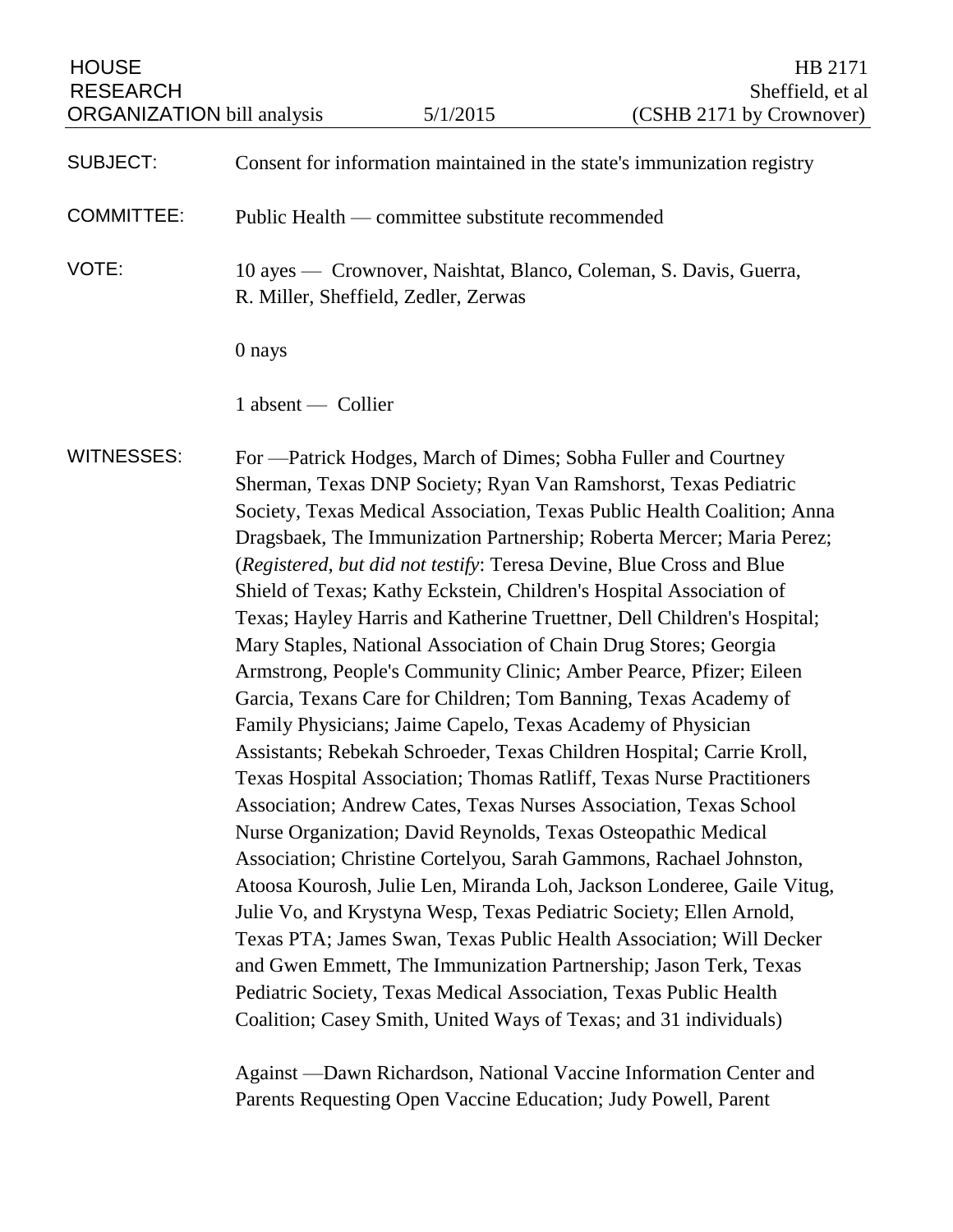Guidance Center; Michelle Schneider, Texans for Vaccine Choice; Chelsea Barlow; Dianne Doggett; Read King; Lindsey Scheibe; (*Registered, but did not testify*: Betty Anderson, Montgomery County Eagle Forum; Cathie Adams, Texas Eagle Forum; MerryLynn Gerstenschlager, Texas Eagle Forum; Nancy Mccarthy, Texas Health Freedom Coalition; and 18 individuals)

On — Kelly Patson, Department of State Health Services

BACKGROUND: Health and Safety Code, sec. 161.007 requires the Department of State Health Services to establish and maintain an immunization registry. Under this section of code, the commissioner of the Health and Human Services Commission must develop guidelines to require written or electronic consent from an individual or their legally authorized representative before the individual's information can be included in the immunization registry.

> Written or electronic consent for an individual younger than 18 years old is required to be obtained only one time. Giving consent would allow an individual's immunization information to be included in the registry until the individual turns 18 years old, unless consent is withdrawn in writing or electronically.

After the individual turns 18 years old, the individual or the individual's legally authorized representative must consent in writing or electronically for the individual's information to remain in the registry after the individual's 19th birthday. DSHS may not include in the registry the immunization information of an individual who is 18 years old or older until written or electronic consent has been obtained as provided by sec. 161.007(a-2) of Health and Safety Code.

DIGEST: CSHB 2171 would require an individual's parent, managing conservator, or guardian to submit written or electronic consent to the Department of State Health Services before the individual's 18th birthday for immunization information to be included in the state's immunization registry for an individual under 18 years old. Giving consent would allow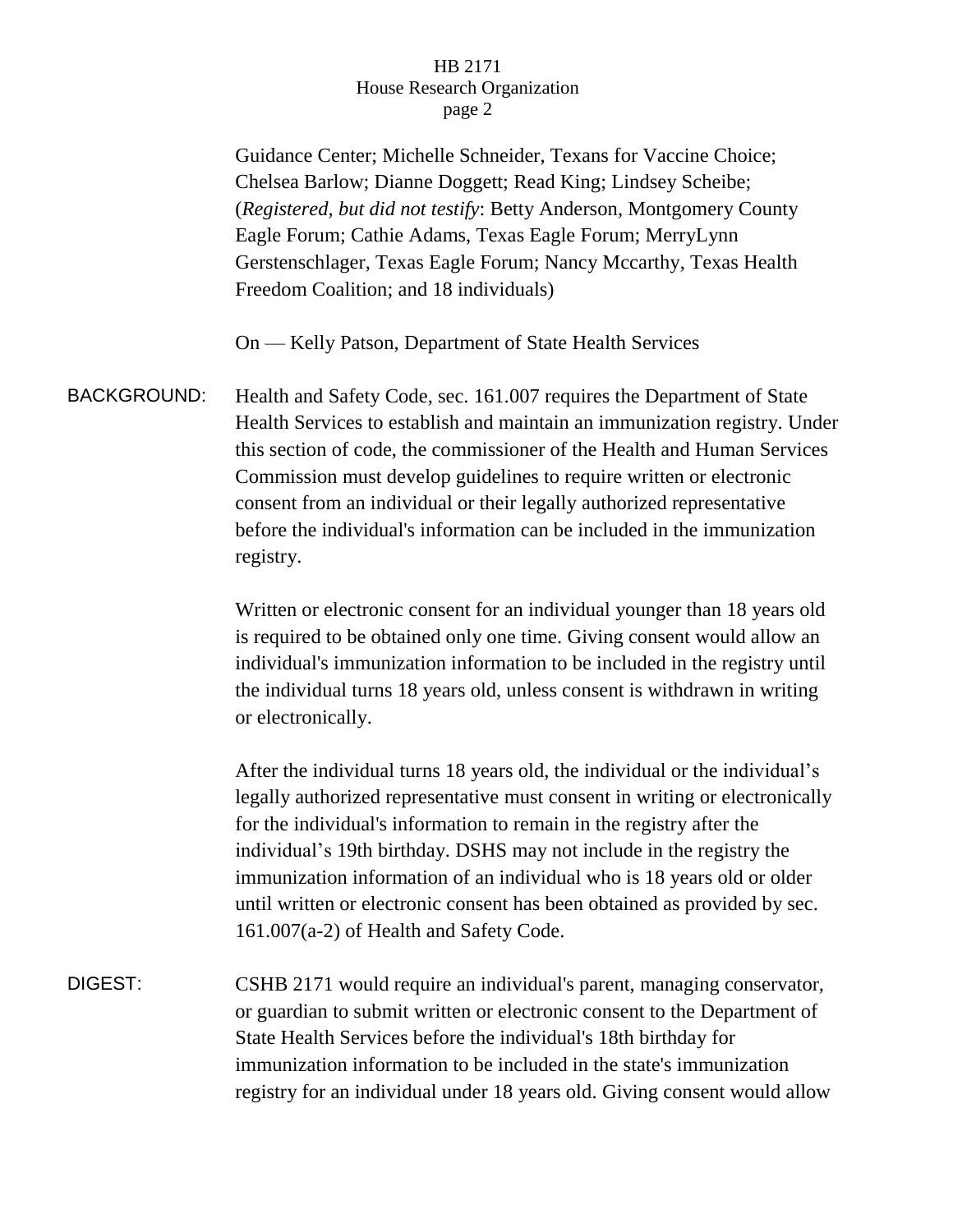an individual's immunization information to be included in the registry until the individual turned 26 years old, unless the consent was withdrawn. For information to be retained in the immunization registry after an individual turned 26 years old, the individual would have to give written or electronic consent only once after the individual's 18th birthday.

The bill would require DSHS to make a reasonable effort to provide notice to individuals who had turned 18 years old to inform them that:

- their immunization records would be included in the registry until their 26th birthday unless the individual or a representative withdrew consent in writing or electronically before that date; and
- the individual or a representative would need to give consent before the individual's 26th birthday for the immunization records to remain in the registry after the individual turned 26 years old.

DSHS also would have to make a reasonable effort to provide notice to an individual who had turned 25 years old and whose parents had consented for the individual's information to be included in the immunization registry to inform the individual that their immunization records would remain in the immunization registry only until their 26th birthday unless the individual or the individual's representative renewed consent before that date.

Under the bill, a reasonable effort to provide notice would include at least two attempts by DSHS to provide notice to an individual by telephone or email, by regular mail to the individual's last known address, or by general outreach efforts through the individual's health care provider, school district, or institution of higher education. The bill would require DSHS to make a reasonable effort to obtain current contact information for written or electronic notices sent after an individual's 25th birthday that were returned due to incorrect address information.

The bill would repeal Health and Safety Code, sec. 161.007(a-3) that required the HHSC executive commissioner to develop by rule guidelines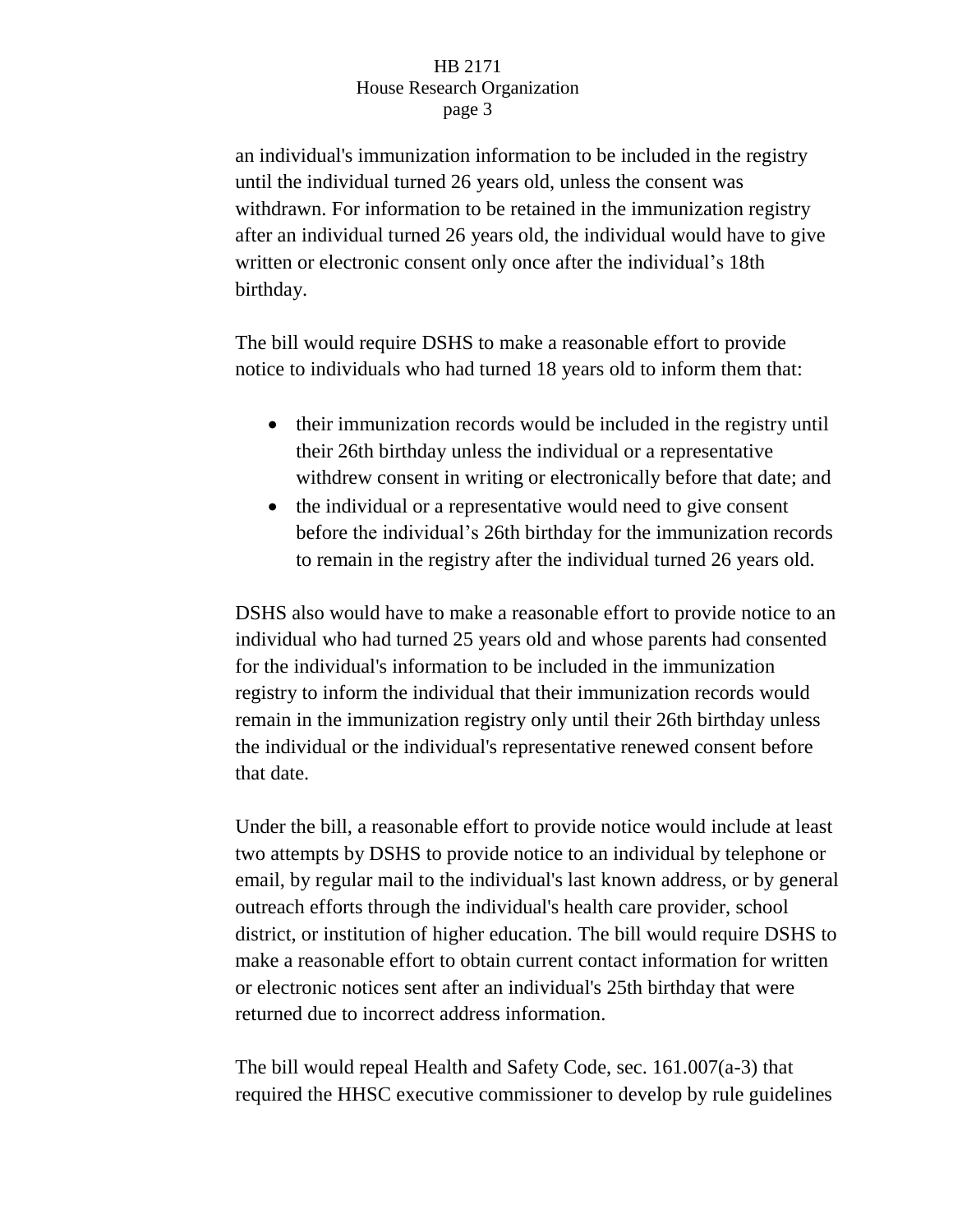and procedures for obtaining consent from an individual after the individual's 18th birthday, including procedures for retaining immunization information in a separate database that would be inaccessible by anyone other than DSHS during the one-year period during which an 18 year old could consent to inclusion in the immunization registry.

The bill would take effect September 1, 2015, and would apply only to immunization information in the immunization registry for a person who turned 18 years old on or after that date.

SUPPORTERS SAY: By extending the time an individual's immunization record was maintained in the state's immunization registry, ImmTrac, from age 18 to age 26, CSHB 2171 would ensure that these important immunization records could be accessed securely, upon request, when they were needed most.

> Currently, when an individual turns 18, the individual's immunization records are held separately from other ImmTrac data in "pending adult" status for a year and only added back to the regular ImmTrac system if the 18 year old provides consent before the individual's 19th birthday. Otherwise, the records are permanently deleted from ImmTrac. The current practice of deleting records when an individual does not consent to retain their records in ImmTrac within a year of the individual's 19th birthday causes increased health care costs when individuals have to be revaccinated to provide a health record for enrolling in school, entering the military, international travel, or changing health care providers. Under the current system, individuals often do not know that their records will expire and do not intend for their records to be deleted from ImmTrac.

> CSHB 2171 would give individuals more time to re-authorize the inclusion of their immunization records in ImmTrac by requiring DSHS to notify individuals who turned 18 and whose parents had already consented for them to be included in ImmTrac that their records would expire when they turn 26 if they did not renew their consent. The required consent under the bill would also notify individuals that their parents had